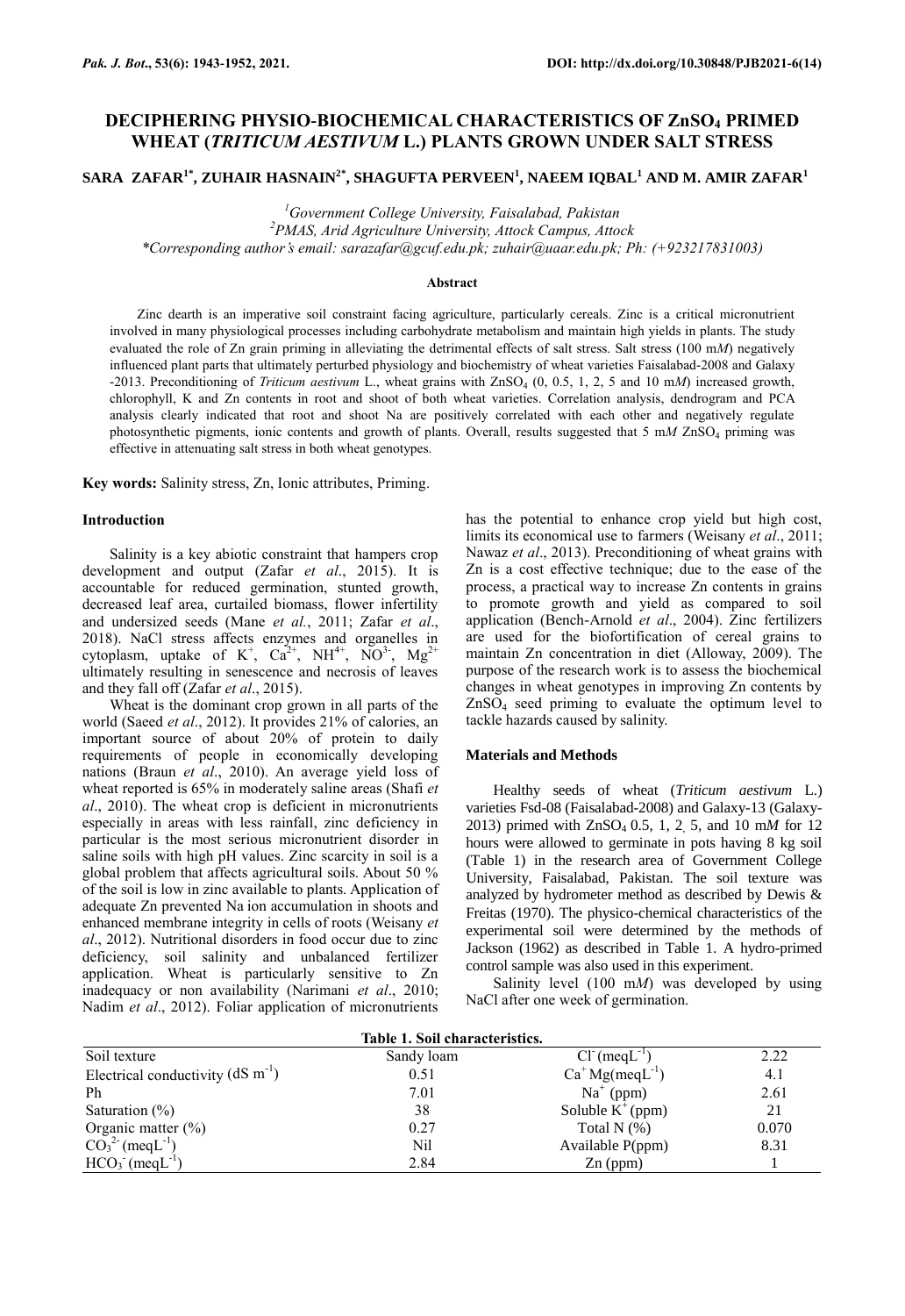Growth attributes were recorded and to record biochemical parameters plants from each treatment were taken out at vegetative stage.

**Morphological attributes and biomass:** Plant height including length of shoot and length of root was measured at vegetative stage. Biomass was recorded by using electric balance.

**Pigment analysis:** Chlorophyll a (chla) and chlorophyll b (Chlb) were recorded at 480, 645 and 663 nm wavelength (Arnon, 1949; Davies, 1976).

**Determination of nutrients in shoot:** Nutrients were determined by digesting the samples with concentrated  $H<sub>2</sub>SO<sub>4</sub>$  as described by Wolf (1982). The amount of potassium (K) and sodium (Na) in digested samples was recorded by using flame photometer (Jenway, PFP). Zinc contents were recorded using atomic absorption spectrophotometer (novAA, 400, Germany).

The results were analyzed statistically by software program Statistix 8.1. Correlation, dendrogram and PCA (principle component) analysis were performed by XLSTAT VERSION 2014.05.03. software.

## **Results**

Imposition of salt stress induced significant changes in wheat plants. The genotypes presented a clear difference to tolerate salt stress. Contrary to these injurious observations, pre-conditioning of grains with varying levels of ZnSO<sub>4</sub> presented a clear trend in terms of enhancing tolerance to salt stress.

The analyzed data indicated considerable effects of ZnSO<sup>4</sup> priming on various growth and biochemical parameters under salt stress. Regarding growth parameters shoot length exhibited 30% and 20% reduction, whereas 27.5% and 11.5% decrease in root length was observed under salinity stress in wheat varieties Fsd-08 and Galaxy- 13 genotypes respectively (Fig. 1). Grain pretreatment with  $ZnSO<sub>4</sub>$  exerted a positive influence on the attribute under both saline as well as nonsaline conditions. In case of root length 2 m*M* ZnSO<sup>4</sup> grain priming in wheat variety Fsd- 08, however, in Galaxy-13, 10 mM ZnSO<sub>4</sub> presowing treatment proved beneficial*.* Comparison of means for this parameter presented more improvement in root length in Fsd-08.

Zinc priming under NaCl stress revealed an amplifying trend for wheat genotypes. Statistical analysis of the data exhibited significance of seed priming with  $ZnSO<sub>4</sub>$  under normal and salt stress condition, as far as biomass of shoot and root is concerned. Under saline conditions, Fsd-08 yielded high shoot fresh biomass than variety Galaxy-13 at 2 mM ZnSO<sub>4</sub> treatment. Root fresh weight increased and then decreased with increase in the level of pretreatment. An elevated increase in the attribute was noticed at  $1 \text{ mM ZnSO}_4$  priming in variety Fsd-08 under NaCl stress (Fig. 1). The varieties exhibited a decrease in root fresh biomass under salt stress. The varieties Fsd-08 and Galaxy-13 showed reduction in shoot (34%, 10%) and (20%, 31%) root dry biomass under NaCl stress respectively.

A decline in chlorophyll a  $(Chl<sub>a</sub>)$  contents was recorded under salt stressed environment. However, grain priming with  $5 \text{ mM ZnSO}_4$  in both genotypes prevented damage caused by stress (Fig. 2). Regarding chlorophyll b  $(Chl<sub>b</sub>)$  contents (Fig. 2) Fsd-08 and Galaxy-13 showed 77% and 11% decline respectively under NaCl stress. However, increasing level of ZnSO<sub>4</sub> priming showed an amplified level in Chl<sub>b</sub> concentration. Maximum Chl<sub>b</sub> contents in Fsd-08 appeared at 5 m*M* followed by 10 m*M* ZnSO<sup>4</sup> under stress conditions.

In accordance with data analyzed, clear relation between salinity stress and plant pigments was observed. It could be seen that total chlorophyll contents were reduced due to imposition of salinity (Fig. 3) in both the wheat genotypes. This inhibitory effect of salinity was mitigated in both genotypes by seed priming. Salinity stress non-significantly affected carotenoid contents.

Experimental results and analysis of collected information revealed that grain preconditioning with ZnSO<sup>4</sup> enhanced growth in plants of wheat genotypes. The available  $Na<sup>+</sup>$  level rise in different tissues of plant body i.e. root and shoot under saline stress. The toxicity caused by salt stress ultimately disturbed the growth and ionic attributes. Conversely, 10 mM ZnSO<sub>4</sub> application under stress conditions manifested a significant reduction of Na<sup>+</sup> content in studied genotypes.

In accordance with collected data and its analysis,  $K^+$ level in root and shoot reflected a considerable variation. This variability in estimated  $K^+$  content in control and saline conditions represent a clear difference caused by grain preconditioning with varying levels of  $ZnSO<sub>4</sub>$ . The uptake of  $K^+$  in shoot improved with  $ZnSO_4$  priming levels. Under NaCl stress conditions, the  $K^+$  in variety Galaxy-13 shoot was maximum at 10 m*M* Zn, while in Fsd-08 highest shoot  $K^+$  content was observed at 5 mM Zn (Fig. 4). On the other hand, a reduction in  $K^+$  contents was observed in shoot of Fsd-08 and Galaxy-13 (46 % and 17%) under NaCl stress.

The varieties exhibited 11% (Fsd-08) and 17% (Galaxy-13) reduction in  $K^+$  content of roots with imposition of NaCl stress, whereas, an elevated root  $K^+$ contents were observed at 2 m*M* and 5 m*M* ZnSO<sup>4</sup> respectively, under stress conditions. Significant results were obtained for Zn concentration in shoot and root under both saline and non-saline conditions (Fig. 4). A 53% and 38% decline in shoot Zn contents was observed in Fsd-08 and Galaxy-13 under salt stress. Maximum Zn contents were estimated at 10 mM followed by 5 mM ZnSO<sub>4</sub> under NaCl stress. An increase in root Zn content was observed with ZnSO<sub>4</sub> priming under saline conditions.

Root Na was positively correlated with shoot Na as shown in Table 2 (Figs. 5  $& 6$ ). However, root Na and shoot Na were negatively correlated with other parameters (Table 2). The principal component analysis showed that main two axis factors F1 and F2 contribute 82.43%. The major contribution was of F1 (73.55%). Sodium uptake was positively correlated showing that an imposition of NaCl increased uptake from root to shoot. Root Zn and shoot Zn have negative correlation with root and shoot Na. Shoot Zn is closely related to shoot K. Root Zn is closely related to root K.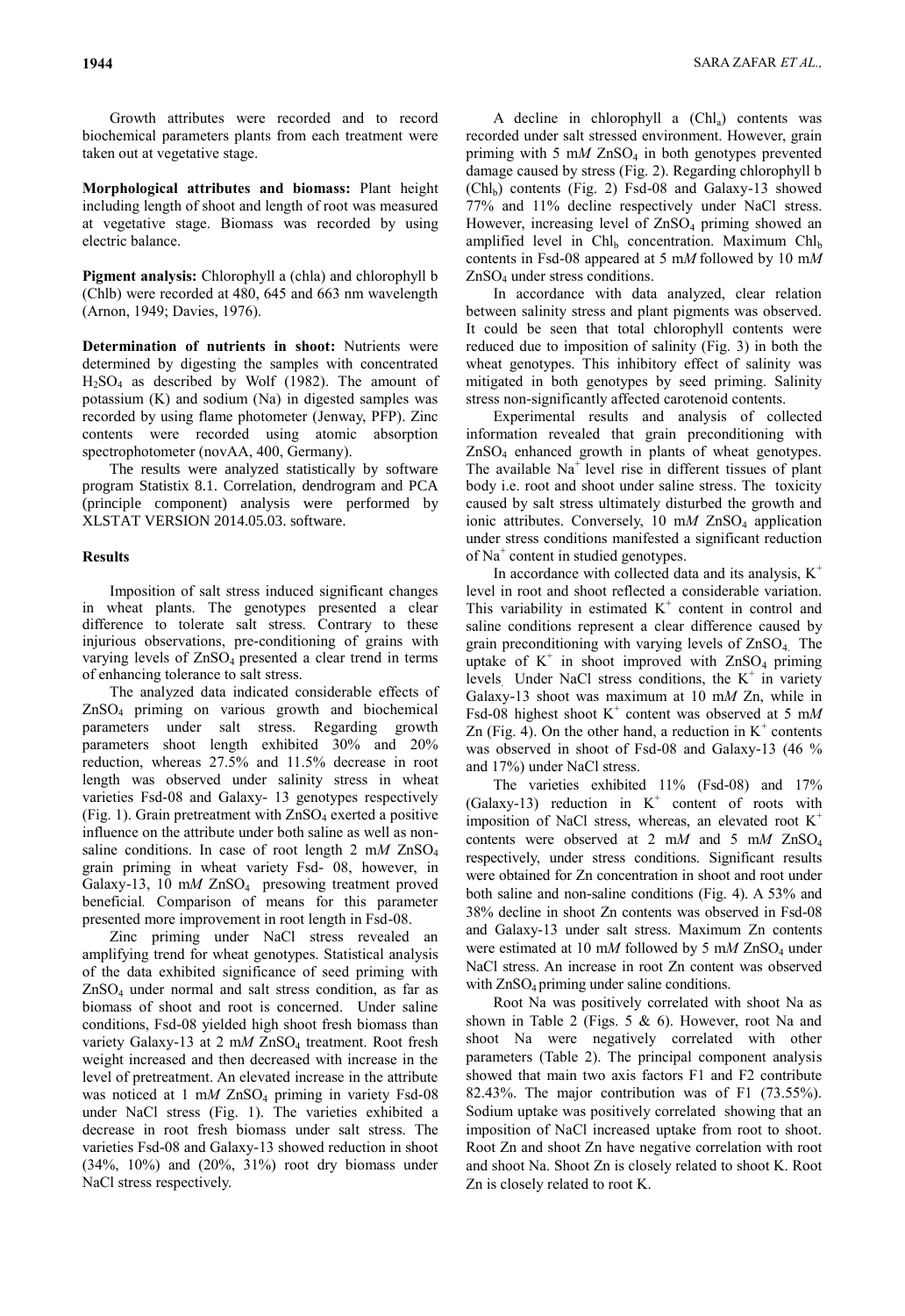

Fig. 1. Influence of ZnSO<sup>4</sup> grain priming on growth attributes of wheat varieties Faisalabad- 08 and Galaxy-13 under saline (100 m*M*) and control conditions.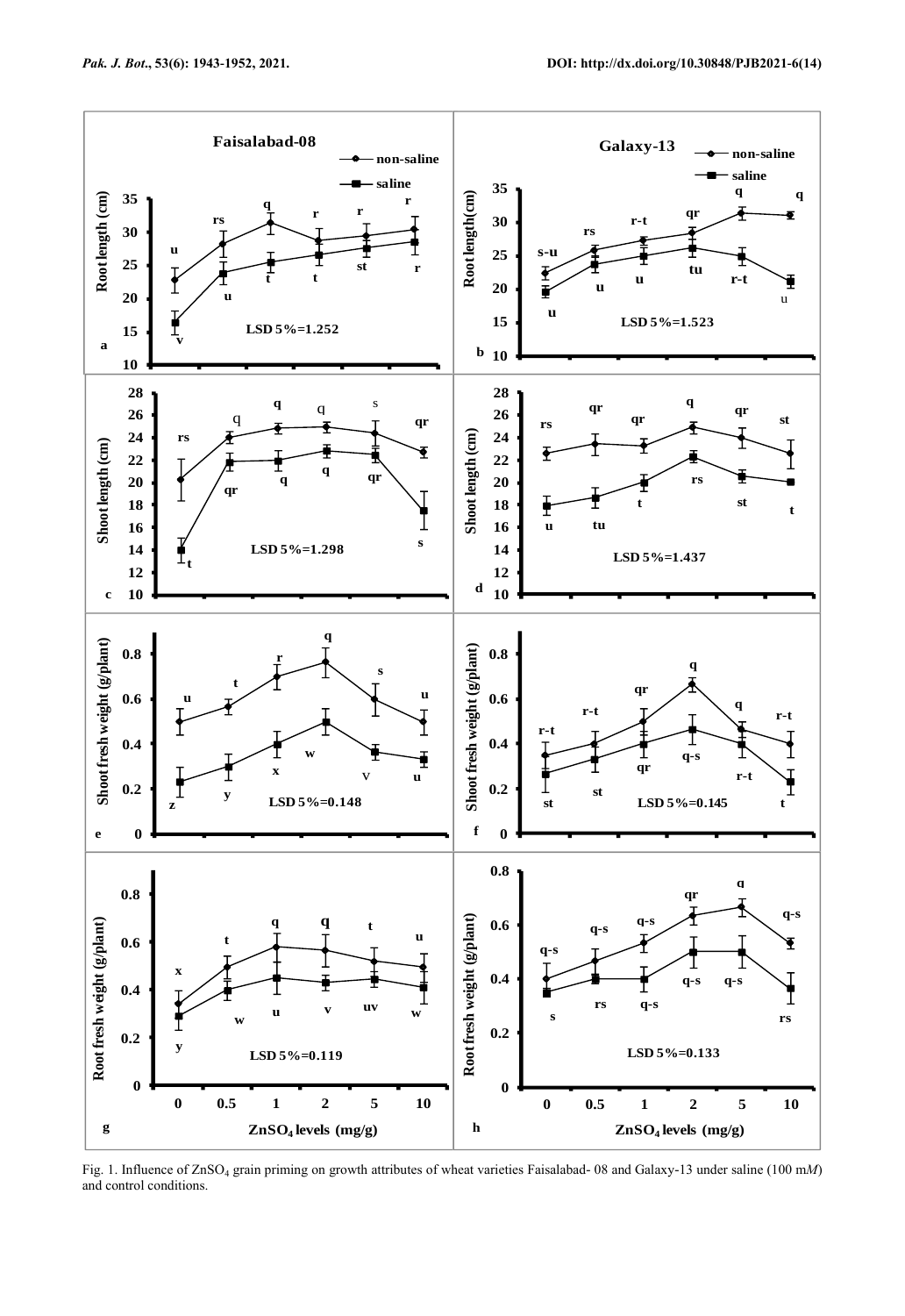

Fig. 2. Influence of ZnSO<sup>4</sup> grain priming (0, 0.5, 1, 2, 5 and 10 m*M*) on morpho-biochemical attributes of varieties Fsd- 08 and Galaxy-13 under saline (100 m*M*) and control conditions.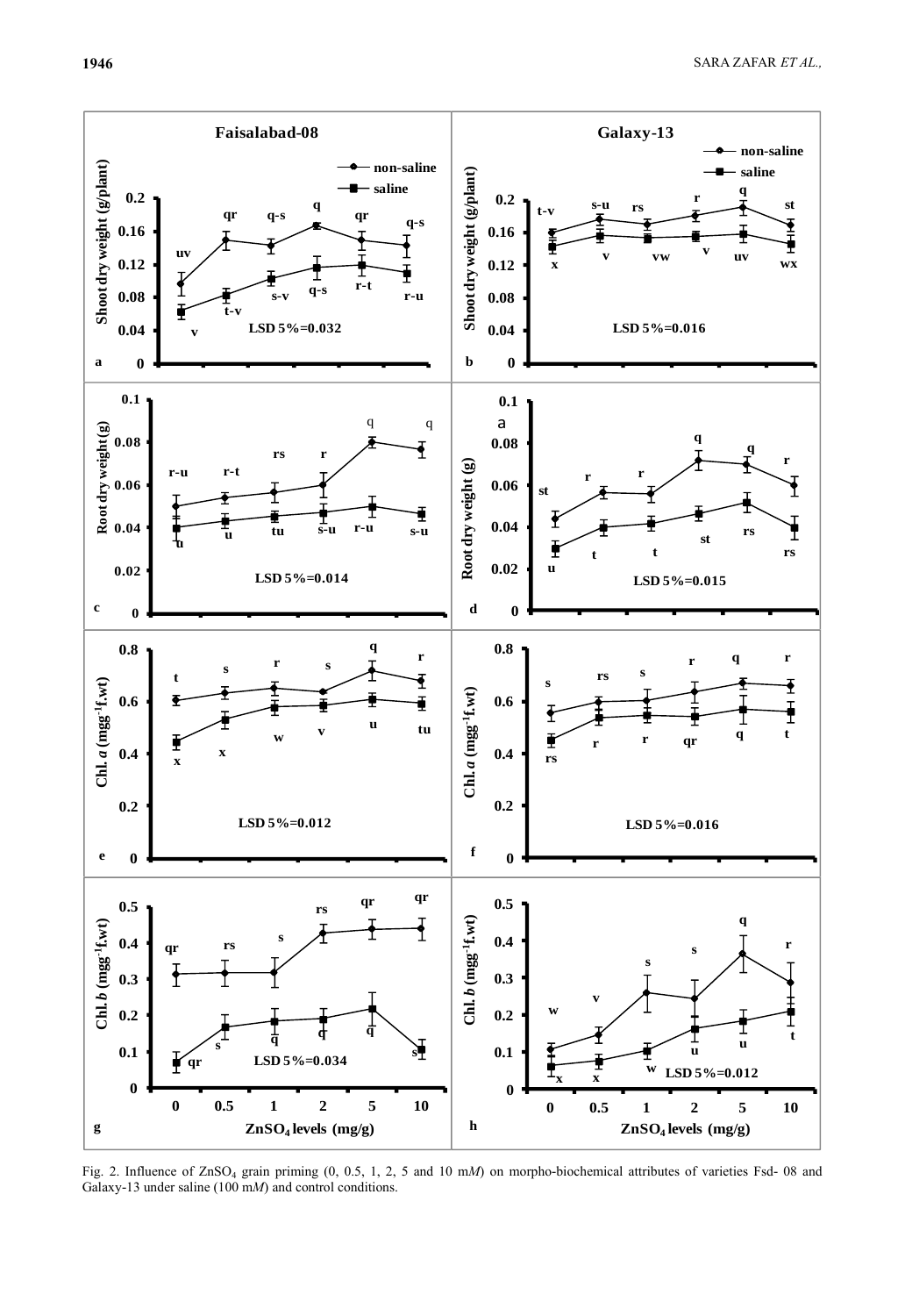

Fig 3. Influence of ZnSO<sub>4</sub> grain priming (0, 0.5, 1, 2, 5 and 10 mM) on pigments and ionic attributes of wheat varieties Fsd- 08 and Galaxy-13 under saline (100 m*M*) and control conditions.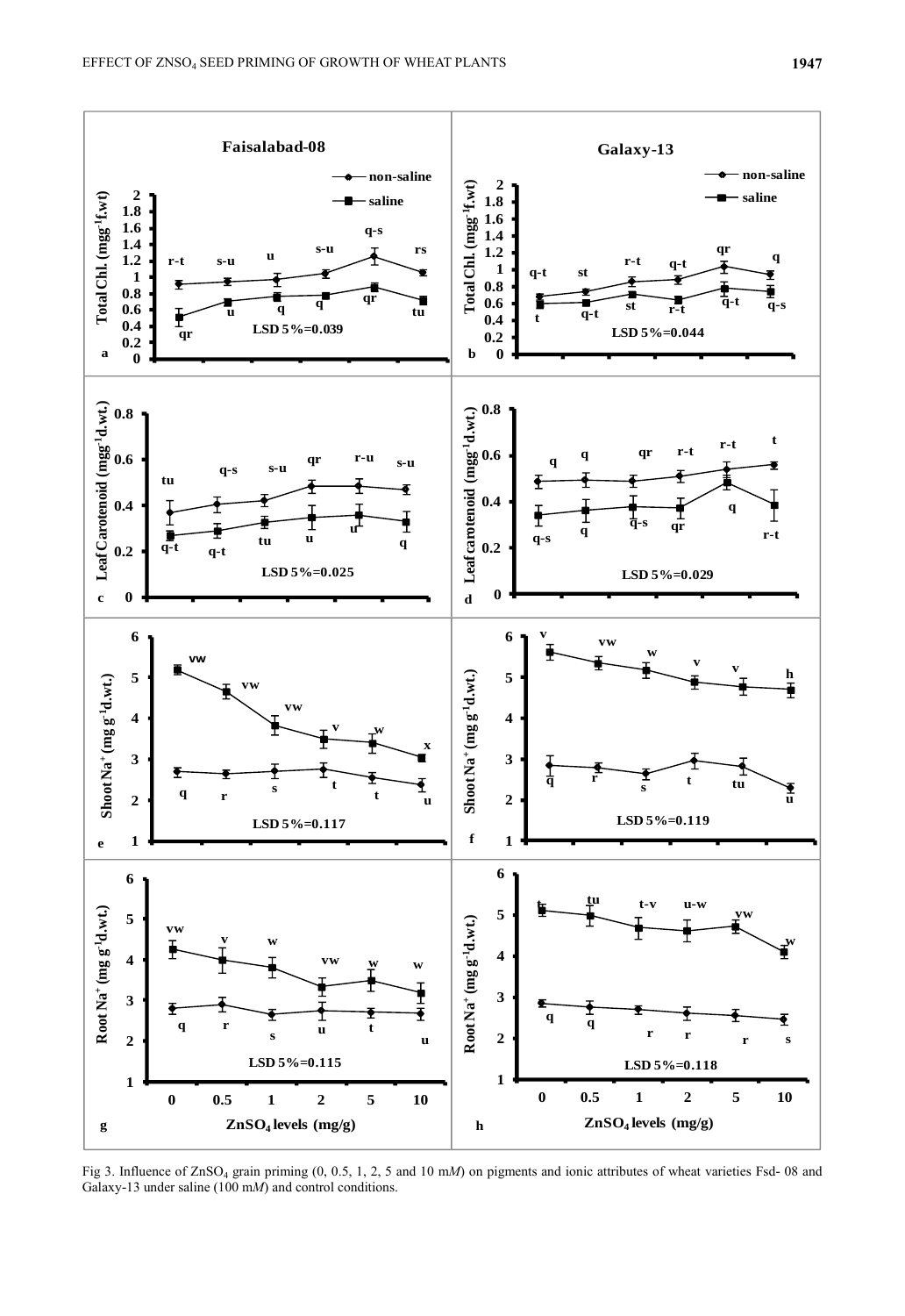**1948** SARA ZAFAR *ET AL.,*



Fig. 4. Influence of ZnSO<sub>4</sub> grain priming (0, 1.5, 3, 5, 10 and 15 mM) on nutrient analysis of wheat varieties Fsd- 08 and Galaxy-13 under saline (100 m*M*) and control conditions.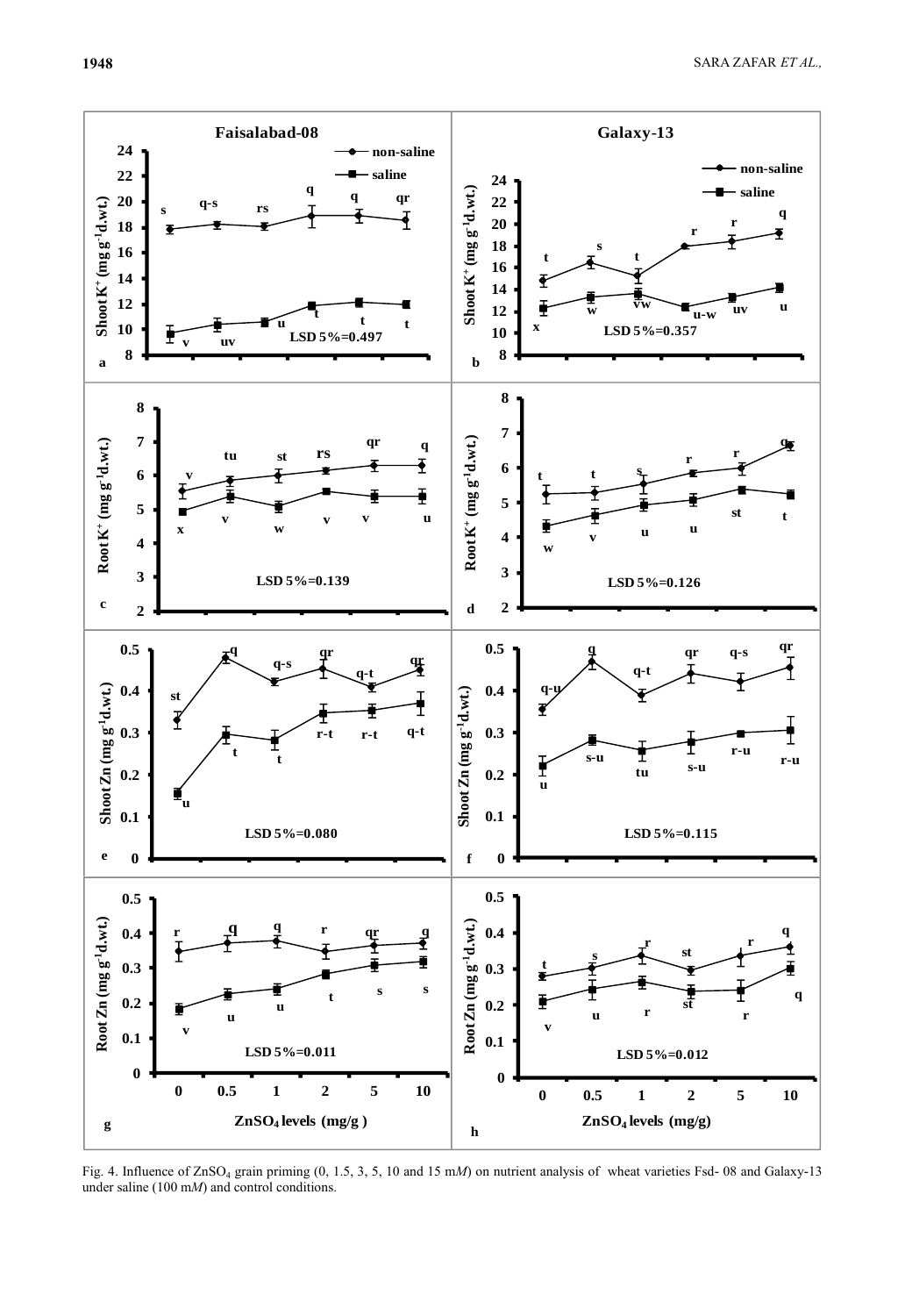

Fig. 5. Dandogram showing relationship among different physiological traits under salinity stress Principal component analysis (PCA).



**Variables (F1 and F2: 82.43 %)**

Fig. 6. Biplot analysis showing physiological traits as salt tolerance indicators.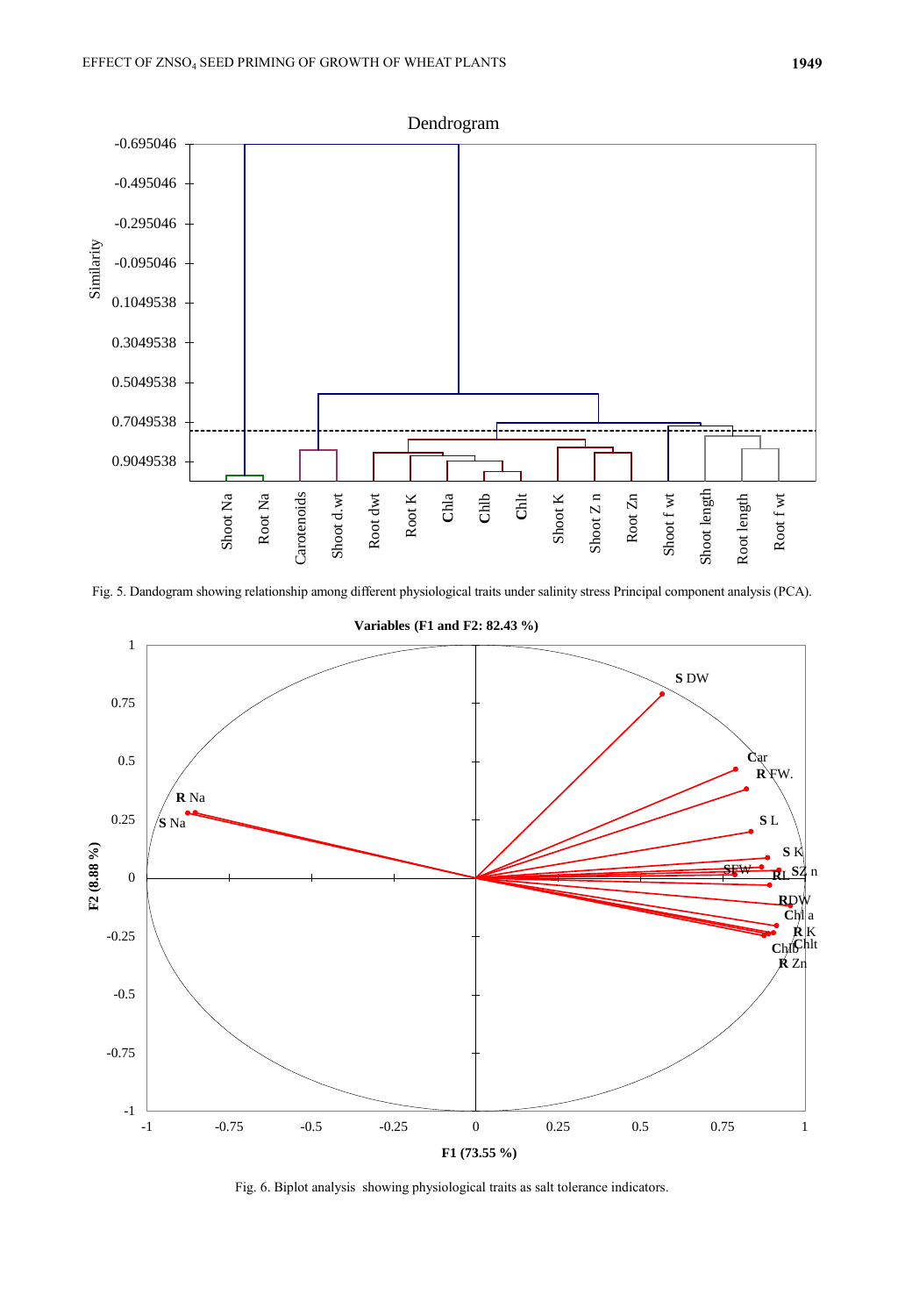|                                                                                      | RZ <sub>n</sub> |          |            |            |            |            |            |            |            |            |             |             |             |             |                       |                                                                                                                                                                 |  |
|--------------------------------------------------------------------------------------|-----------------|----------|------------|------------|------------|------------|------------|------------|------------|------------|-------------|-------------|-------------|-------------|-----------------------|-----------------------------------------------------------------------------------------------------------------------------------------------------------------|--|
| Table 2. Correlation coefficient between physiological traits for salinity tolerance | SZn             |          |            |            |            |            |            |            |            |            |             |             |             |             |                       | $0.253*$                                                                                                                                                        |  |
|                                                                                      | KR              |          |            |            |            |            |            |            |            |            |             |             |             |             |                       | 0.161ns                                                                                                                                                         |  |
|                                                                                      | KS              |          |            |            |            |            |            |            |            |            |             |             |             | $0.726***$  | $0.802***$ $0.721***$ | 0.092ns<br>$-0.17$ ns<br>$-0.291*$<br>$-0.092ns$<br>0.189ns<br>0.169ns<br>0.166ns<br>$-0.134$ ns<br>$-0.018$ ns<br>$0.001$ ns<br>0.096ns<br>$0.248*$<br>0.164ns |  |
|                                                                                      | NaR             |          |            |            |            |            |            |            |            |            |             |             | $-0.729***$ | $-0.737***$ | $-0.863***$           |                                                                                                                                                                 |  |
|                                                                                      | NaS             |          |            |            |            |            |            |            |            |            |             | 0.919***    | $-0.747***$ | $-0.779***$ | $-0.903***$           |                                                                                                                                                                 |  |
|                                                                                      | Car.            |          |            |            |            |            |            |            |            |            | $-0.593***$ | $-0.602***$ | $0.800***$  | $0.613***$  | $0.702***$            |                                                                                                                                                                 |  |
|                                                                                      | Cml.T           |          |            |            |            |            |            |            |            | 0.617***   | $-0.802***$ | $-0.711***$ | $0.807***$  | $0.762***$  | $0.737***$            |                                                                                                                                                                 |  |
|                                                                                      | Chl. b          |          |            |            |            |            |            |            | 0.964 ***  | $0.581***$ | $-0.759***$ | $-0.684***$ | $0.801***$  | $0.747***$  | $0.687***$            |                                                                                                                                                                 |  |
|                                                                                      | Chl. a          |          |            |            |            |            |            | $0.762***$ | $0.902***$ | $0.608***$ | -0.749***   | $-0.653***$ | $0.727***$  | $0.681***$  | $0.710***$            |                                                                                                                                                                 |  |
|                                                                                      | <b>RDW</b>      |          |            |            |            |            | $0.320***$ | 0.186ns    | $0.243*$   | 0.766***   | $-0.127ns$  | $-0.092ns$  | $0.484***$  | 0.188ns     | $0.345***$            |                                                                                                                                                                 |  |
|                                                                                      | RFW             |          |            |            |            | $0.647***$ | $3.588***$ | $0.537***$ | $0.589***$ | $0.706***$ | $-0.559***$ | $-0.49***$  | $0.527***$  | $0.568***$  | $0.642***$            |                                                                                                                                                                 |  |
|                                                                                      | 3DW             |          |            |            | $0.543***$ | $0.246*$   | $0.770***$ | $0.823***$ | $0.849***$ | $0.647***$ | $-0.704***$ | $-0.615***$ | $0.718***$  | $0.636***$  | $0.657***$            |                                                                                                                                                                 |  |
|                                                                                      | SFW             |          |            | $0.626***$ | $0.638***$ | 1.399***   | $0.596***$ | $0.722***$ | $0.708***$ | 0.486***   | $-0.603***$ | $-0.484***$ | $0.676***$  | $0.489***$  | $0.595***$            |                                                                                                                                                                 |  |
|                                                                                      | RL              |          | $0.688***$ | $0.575***$ | $0.778***$ | $0.375**$  | $0.673***$ | $0.675***$ | $0.718***$ | 0.491***   | $-0.627***$ | $-0.488***$ | 0.545****   | $0.681***$  | $0.677***$            |                                                                                                                                                                 |  |
|                                                                                      | $\rm{^{12}}$    | .794**** | $0.715***$ | 1.561 ***  | $0.717***$ | $0.478***$ | $0.615***$ | $0.620***$ | $0.657***$ | $0.570***$ | $-0.613***$ | $-0.574***$ | $0.538***$  | 1436***     | 0.694***              |                                                                                                                                                                 |  |
|                                                                                      |                 |          | SFW        | <b>WCS</b> | <b>RFW</b> | <b>RDW</b> | Chl. a     | Chl. b     | CH. T      | Car        | NaS         | NaR         | KS          | KR          | $S\mathbb{Z}$ n       | RZn                                                                                                                                                             |  |

### **Discussion**

A decline in growth was noticed in both genotypes under NaCl salinity stress. The reduction in growth attributes under NaCl stress has been documented (Akbarimoghaddam *et al.*, 2011; Aytac *et al*. 2014; Zafar *et al* . , 2019). The study showed that NaCl stress supppressed growth of wheat plants. However, ZnSO4 priming ameliorated the affect of stress (Gholami *et al*., 2015). It was also noticed that the effect of Zn application may be genotype specific (Seyedi *et al*., 2012; Aytac *et al*., 2014).

The NaCl stress disturbed the photosynthetic attributes by decreasing chlorophyll contents and hampered K and Zn uptake as reported by Rahdari & Hoseini (2011). According to Zafar et al., (2018) salinity causes imbalance of ions, disturbs plant metabolism and interferes with growth of plants (Zafar *et al*., 2018).

As mentioned above, preconditioning of grains with ZnSO <sup>4</sup> improved growth and chlorophyll contents under salt stress in wheat. Grains preconditioning is beneficial for enhancing seed germination under abiotic stress conditions as reported by Nawaz *et al* . , (2013). It has been revealed by extensive experimentation that salinity results in reduction of growth and photosynthesis in direct relation with accumulation of Na<sup>+</sup> in plant parts (Ashraf & Harris, 2013). According to Khan *et al* . , (2006) priming application increase uptake of ions and yield of crops (Kaya *et al* . 2006). Similar findings by priming applications were reported by Harris *et al*., (2008). Priming with ZnSO <sup>4</sup> under NaCl salinity stress maintained the appropriate chlorophyll contents. Our findings are in accordance with the work of Weisany *et al* . , (2011). It is reported that, the activation of carbonic anhydrase activity results in boosting up photosynthesis. In fact this rise in photosynthetic rate and pigment preservation during salinity exposure can likely be attributed to exogenous supply of Zn. Zinc being a constituent of RUBISCO enzyme contributes essentially during assimilation process and necessarily plays a role for structural constituent of membranes and regulatory co -factor for proteins in plants (Cakmak, 2000). Similar to our results, Carter & Knapp (2001) observed a positive correlation between chlorophyll contents, photosynthesis and plant productivity. Plants raised from seeds treated with Zn have shown a better pigment content. Kanwal *et al* . , (2011) and Ashraf (2009), attributed this betterment in pigments responsible for more photo -assimilation and finally to high yields. Zinc prevented plants from photo oxidative damage by helping in consumption of excess light. It is suggested that under salt stress photo oxidative damage to assimilatory machinery in plants leads to suppression of photosynthesis (Guruani *et al*., 2015). Zinc plays very positive role in combating hazards caused by salt stress in agricultural systems. Salinity maintains the ionic homeostasis in plant tissue, when Na<sup>+</sup> gets accumulated and interferes with the  $K^+$ uptake for binding site. This imbalance in ionic status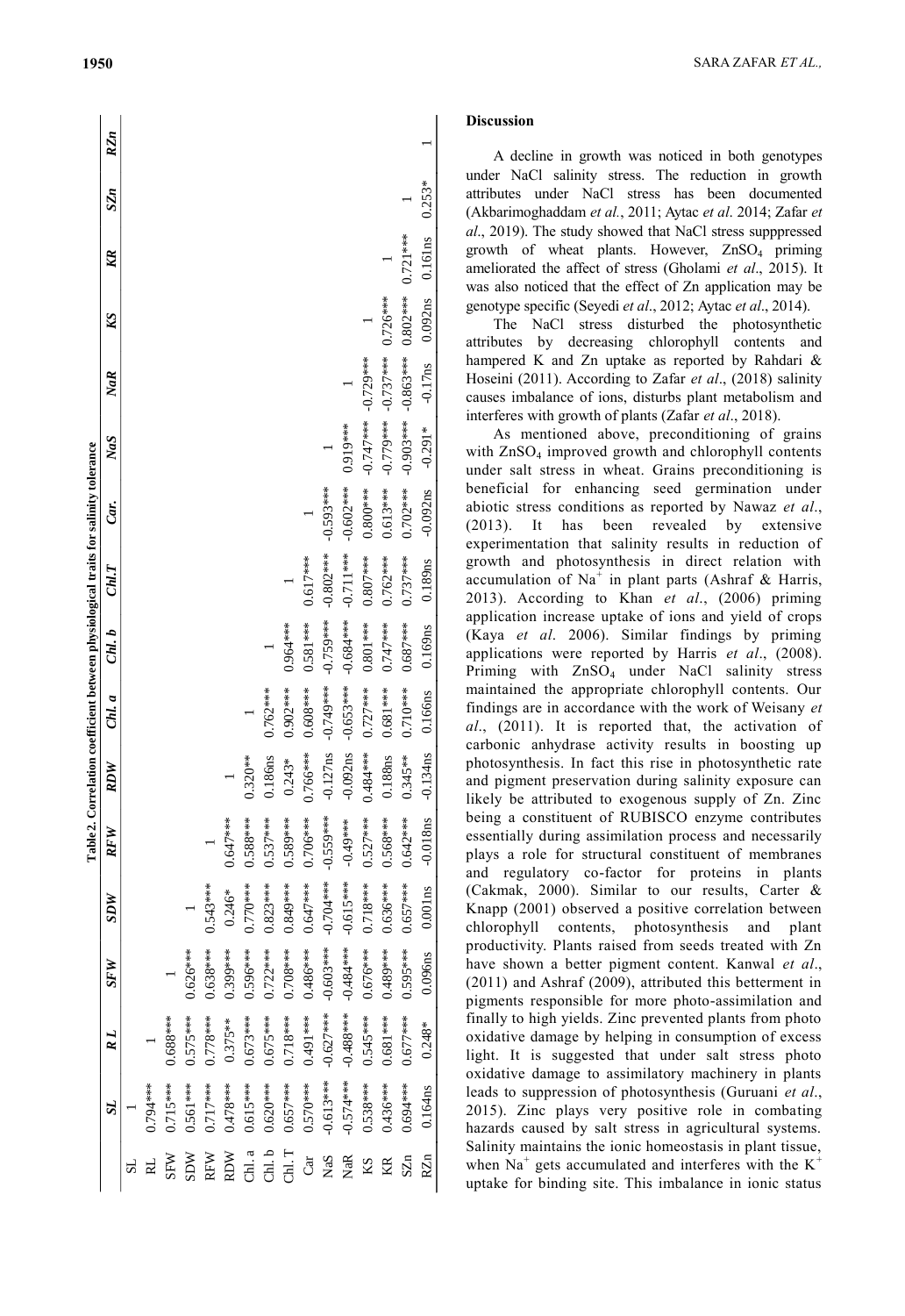of wheat genotypes can be confirmed by earlier reports El Fouly *et al*., (2010). Although root and shoot biomass is reduced under saline conditions, yet Zn application emerges beneficial by maintaining biomass of both plant parts. A reduction in dry matter is observed under NaCl stress. An increment in biomass is observed with increasing concentration of  $ZnSO<sub>4</sub>$ grain preconditioning as reported by Kumar & Qureshi (2012) in wheat. Exploring the consequences of Zn deficiency unraveled the fact that root plasma membrane permeability was increased under saline environment leading to increased  $Na<sup>+</sup>$  uptake as reported by Morshedi & Farahbakhsh (2010). The rise in root and shoot fresh as well as dry biomass by Zn presowing treatment was helpful in maintaining permeability of plasma membrane under high salt contents in rooting medium.

## **Conclusion**

Preconditioning of grains with ZnSO<sub>4</sub> in wheat genotypes, especially with 5 m*M* Zn grain priming effectively enhanced the Zn and K uptake in plants and maintained growth by improving chlorophyll contents and morphological attributes. Grain priming is an important strategy for agronomic biofortification, maintenance and improvement of Zn nutritional status of crops especially in saline areas and can prove a reliable strategy for maintaining plant growth and obtaining higher yields.

### **References**

- Akbarimoghaddam, H., M. Galavi, A. Ghanbari and N. Panjehkeh. 2011. Salinity effects on seed germination and seedling growth of bread wheat cultivars. *Trakia J. Sci.*, 9: 43-50.
- Alloway, B.J. 2009. Soil factors associated with zinc deficiency in crops and humans. *Environ. Geochem. Health,* 31: 537-548.
- Arnon, D.I. 1949. Copper enzyme in isolated chloroplasts polyphenol oxidase in Beta vulgaris. *Plant Physiol*., 24: 1-15.
- Ashraf, M. 2009. Biotechnological approach of improving plant salt tolerance using antioxidants as markers. *Biotechnol. Adv.*, 27: 84-93.
- Ashraf, M. and P.J.C. Harris. 2013. Photosynthesis under stressful environments: an overview. *Photosynthetica*, 51: 163-190.
- Aytac, Z., N. Gulmezoglu, Z. Sirel, I. Tolay and A.A. Torun. 2014.The effect of zinc on yield, yield components and micronutrient concentrations in the seeds of safflower genotypes (*Carthamus tinctorius* L.). *Biotechnol. Adv.,* 27: 84-93.
- Bench-Arnold, L. Roberto and A.S. Rodolfo. 2004. Handbook of seed physiology: *Applications to agriculture*. Food Products Press.
- Braun, H.J., G. Atlin and T. Payne. 2010. Multi-location testing as a tool to identify plant response to global climate change. *Climate change and crop production*. Wallingford, UK: CABI Publishers, 115-13.
- Cakmak, I. 2000. Possible roles of zinc in protecting plant cells from damage by reactive oxygen species. *New Phytol.*, 146: 185-205.
- Carter, G. A. and A. K. Knapp. 2001. Leaf optical properties in higher plants: linking spectral characteristics to stress and chlorophyll concentration. *Amer. J. Bot*., 88: 677-684.
- Davies, B. 1976. Cartenoids. *Chemistry and biochemistry of plant pigments* 2 nd Ed. Goodwin, TW, 38-165.
- Dewis, J. and F. Freitas. 1970. Physical methods of soil and water analysis. *FAO Soil Bulletin*, 10: 39-51*.*
- El-Fouly, M.M., Z.M. Mobarak and Z.A. Salama. 2010. Improving tolerance of faba bean during early growth stages to salinity through micronutrients foliar spray. *Not. Sci. Biol.*, 2: 98-102.
- Gholami, M., F. Mokhtarian and B. Baninasab. 2015. Seed halopriming improves the germination performance of black seed (*Nigella sativa*) under salinity stress conditions. *J. CSB.,* 18: 21-26.
- Gururani, M.A., T.K. Mohanta and H. Bae. 2015. Current Understanding of the Interplay between Phytohormones and Photosynthesis under Environmental Stress. *Int. J. Mol. Sci.*, 16: 19055-19085.
- Harris, D., A. Rashid, G. Miraj, M. Arif and M. Yunas. 2008. 'On-farm 'seed priming with zinc in chickpea and wheat in Pakistan. *Plant Soil,* 306: 3-10.
- Jackson, M. L. 1962. Soil chemical analysis, Publisher, Constable and company, England.
- Kanwal, H., M. Ashraf and M. Shahbaz. 2011. Assessment of salt tolerance of some newly developed and candidate wheat (*Triticum aestivum* L.) cultivars using gas exchange and chlorophyll fluorescence attributes. *Pak. J. Bot.*, 43: 2693-2699.
- Kaya, M. D., G. Okçu, M. Atak, Y. Çikili and O. Kolsarici. 2006. Seed treatments to overcome salt and drought stress during germination in sunflower (*Helianthus annuus* L.). *Eur. J. Agron.,* 24: 291-295.
- Khan, H., Zia-ul-Hassan and A.A. Maitlo. 2006. Yield and micronutrients content of bread wheat (*Triticum aestivum* L.) under a multinutrient fertilizer-hal-tonic. *Int. J. Agri. Biol.*, 8: 366-370.
- Kumar, M. and F.M. Qureshi. 2012. Dynamics of zinc fractions, availability to wheat (*Triticum aestivum* L.) and residual effect on succeeding maize (*Zea mays* L.) in inceptisols. *J. Agri. Sci.*, 4: 236.
- Mane, A.V., T.V. Deshpande, V.B. Wagh, B.A. Karadge and J.S. Samant. 2011. A critical review on physiological changes associated with reference to salinity. *Int. J. Environ. Sci.,* 1: 1192.
- Morshedi, A. and H. Farahbakhsh. 2012. The role of potassium and zinc in reducing salinity and alkalinity stress conditions in two wheat genotypes. *Arch. Agron. Soil Sci.*, 58: 371-384.
- Nadim, M.A., I.U. Awan, M.S. Baloch, E.A. Khan, K. Naveed and M.A. Khan. 2012. Response of wheat (*Triticum aestivum* L.) to different micronutrients and their application methods. *JAPS.*, 222: 113-119.
- Narimani, H., M.M. Rahimi, A. Ahmadikhah and B Vaezi. 2010. Study on the effects of foliar spray of micronutrient on yield and yield components of durum wheat. *Arch. App. Sci. Res.*, 2: 168-176.
- Nawaz, J., M. Hussain, A. Jabbar, G.A. Nadeem, M. Sajid, M.Subtain and I. Shabbir. 2013. Seed Priming a technique. *Int. J. Agric. Crop Sci.*, 6: 1373-1381.
- Rahdari, P. and S.M. Hoseini. 2011. Salinity stress: a review. *TJEAS.,* 1: 63-66.
- Saeed, B., H. Gul, Z.A. Khan, L. Parveen, L.N. Badshah and A. Khan. 2012. Physiological and quality assessment of wheat (*Triticum aestivum* L.) cultivars in response to soil and foliar fertilization of nitrogen and sulphur. *ARPN J. Agric. Biol. Sci.*, 7: 1990-6145.
- Seyedi, M., J. Hamzei, H.A.D.I. Fathi, A.M.I.N. Bourbour and V. Dadrasi. 2012. Effect of seed priming with zinc sulfate on germination characteristics and seedling growth of chickpea (*Cicer arietinum* L.) under salinity stress. *Int. J. Agric. Res. Rev.*, 2: 108-114.